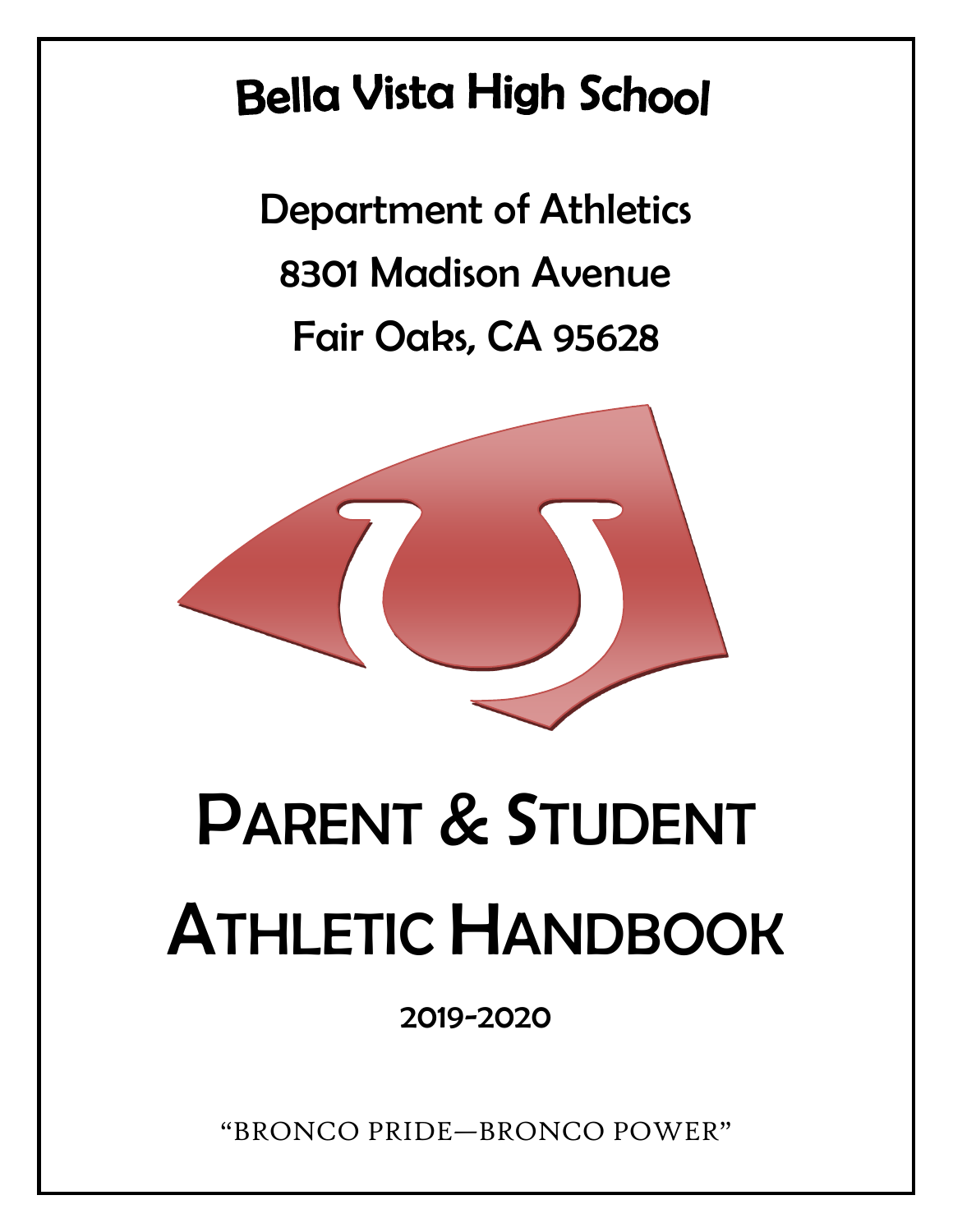## **Athletic Mission Statement**

Athletics at the San Juan Unified School District is an integral part of the entire school setting and a means to achieving complete student educational development. We also believe that all students should have an opportunity to participate in some form of interscholastic athletics within the limitations of each individual sport and that such participation should encourage positive scholastic and social growth and achievement. Both the student athlete and the sport itself should be a credit to the athlete's specific school and the community. Moreover, the District realizes that an effective interscholastic athletic program is a product of the responsible cooperation among its four major contributors: the student athlete, the coaching staff, the site administration and parents.

We expect athletes themselves to strive to develop a personal code of conduct consistent with the time-honored values of sportsmanship, scholarship, integrity, responsibility, character, attitude, discipline, sacrifice, and commitment to self and team, and respect for self and others. Furthermore, as a result of participation in organized team sports, we believe our students should strive to become exemplary representatives for our schools and communities.

An array of sports and programs are offered at each campus under the direction of the Athletic Directors. School sports are staffed by experienced coaches that are carefully screened, bound by a code of ethics and undue influence policy, and participate and are certified in a coaching class, American Sports Education Program or National Federation of High Schools Coaching Education Program, which emphasizes *Pursuing Victory with Honor*, a mutual goal of the district and the [California Interscholastic](http://www.cifstate.org/)  [Federation \(CIF\).](http://www.cifstate.org/)

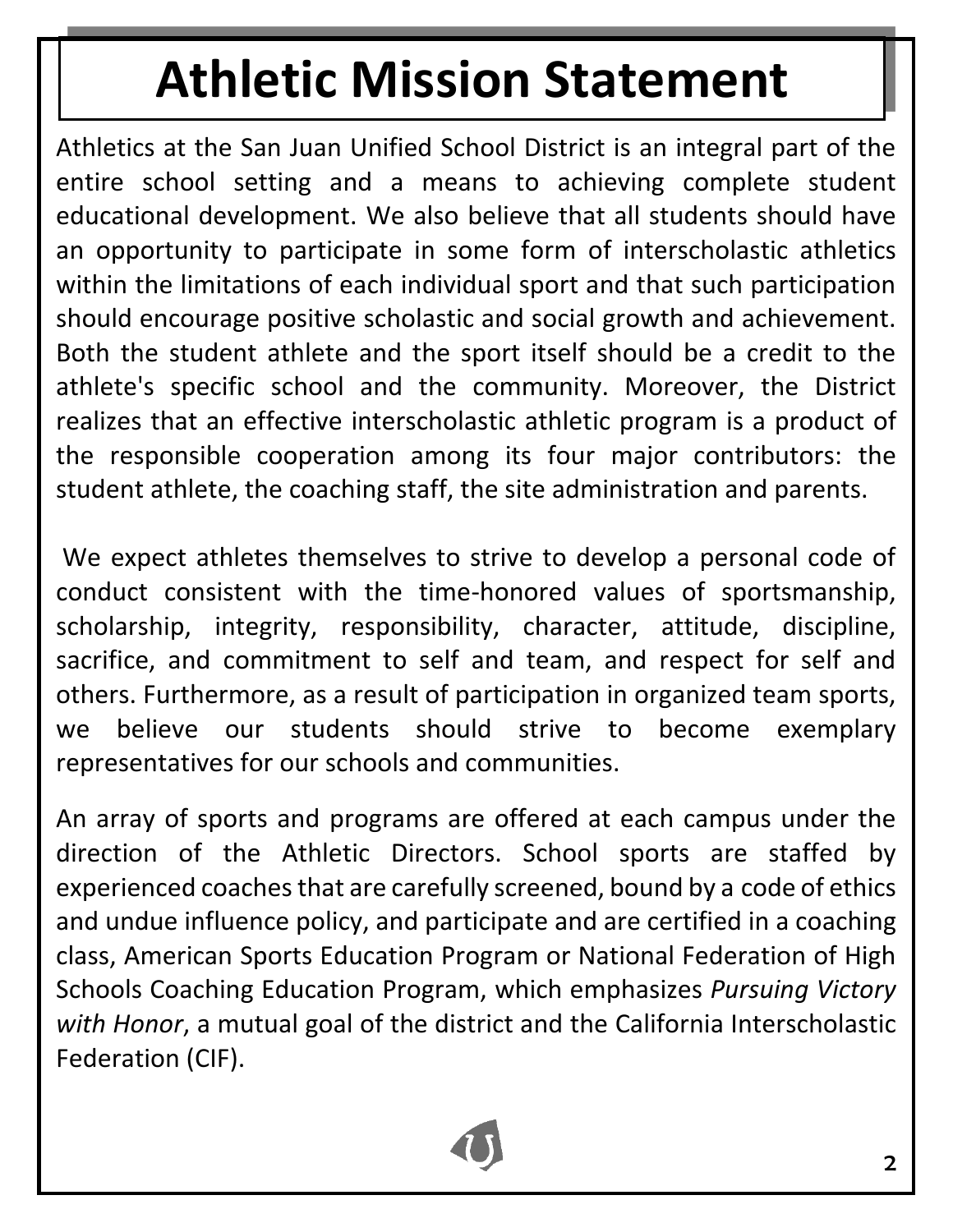## BELLA VISTA ATHLETICS

**Dr. Darrin Kitchen Kim Zeltvay Andi Wright [darrin.kitchen@sanjuan.edu](mailto:darrin.kitchen@sanjuan.edu) [kzeltvay@sanjuan.edu](mailto:kzeltvay@sanjuan.edu) andi.wright@sanjuan.edu**

**Principal VP of Athletics Athletic Director** 971-5052 971-5058 971-5093

### *Sports Offered at Bella Vista High School*

Coed Cross-Country **Girls Basketball** Softball Girls Volleyball **South Accord Wrestling Boys Tennis** Boys/Girls Water Polo Boys Soccer Boys Soccer Boys Golf

### **Fall Sports Winter Sports Spring Sports**

Football Boys Basketball Baseball

Girls Golf **Girls Soccer** Girls Soccer **Boys/Girls Lacrosse** Girls Tennis Coed Swimming & Dive Field Hockey Coed Track & Field Boys Volleyball

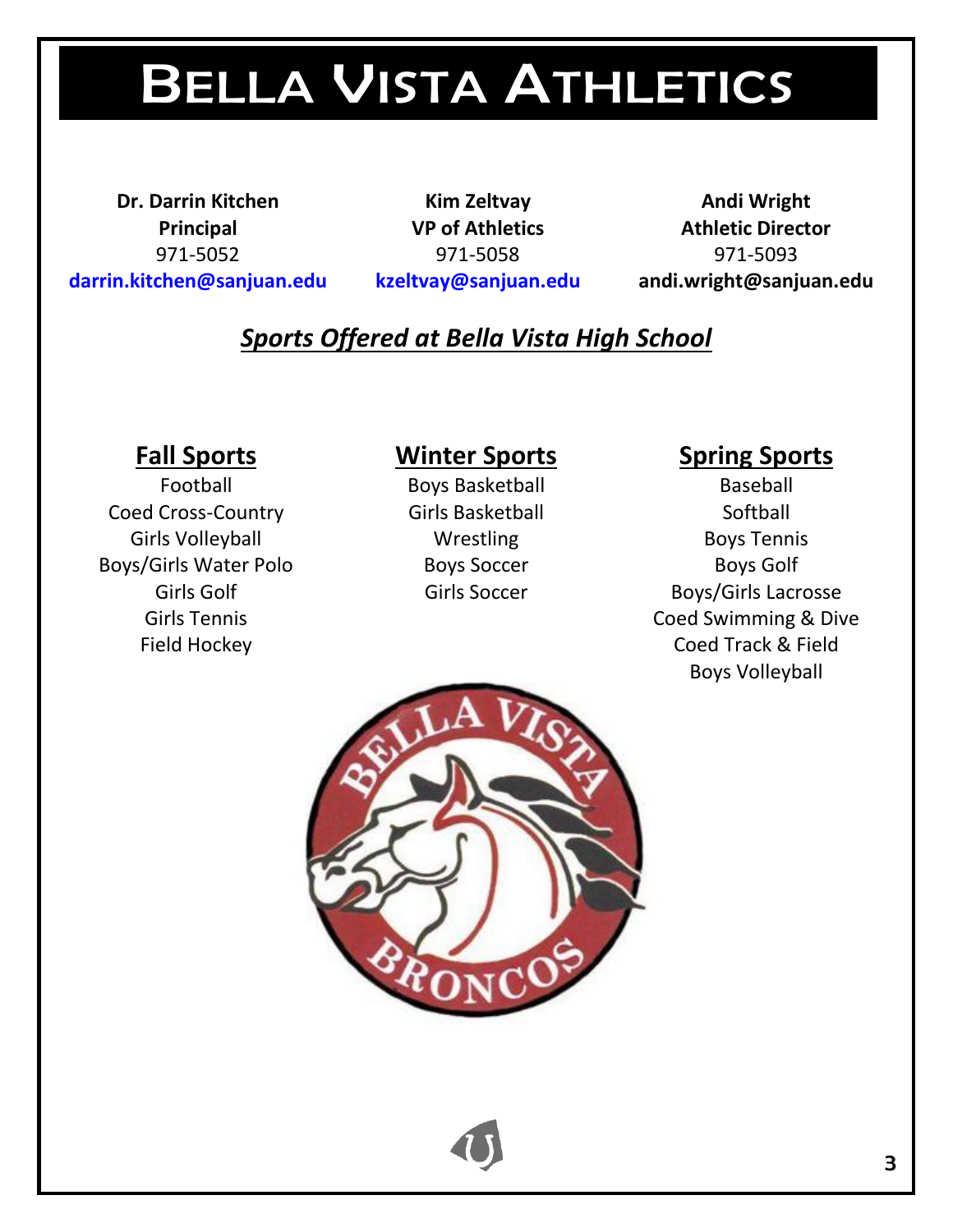**IF YOU ARE INTERESTED IN PARTICIPATING IN ANY OF THE LISTED SPORTS, CONTACT THE HEAD COACH LISTED BELOW.**

#### *FALL SPORTS INFORMATION*

|                           | <u>FALL JFUNTJ IIVFUNIVIATIUIV</u>                            |
|---------------------------|---------------------------------------------------------------|
| Football:                 | Contact Coach Justin Reber at coachreber@me.com               |
| <b>Cross Country:</b>     |                                                               |
| <b>Boys</b>               | Contact Coach Harold Kuphaldt at h.kuphaldt@gmail.com         |
| Girls                     | Contact Coach Tom Laythe at tlaythe@yahoo.com                 |
| <b>Field Hockey:</b>      | Contact Coach Andi Wright at andi.wright@sanjuan.edu          |
| Girls' Golf:              | Contact Coach David Orton at david.orton@sanjuan.edu          |
| <b>Girls' Tennis:</b>     | Contact Coach Karla Allen at kallen612@comcast.net            |
| Girls' Volleyball:        | Contact Coach Kelsey Wirt at Kelsey.wirt@gmail.com            |
| <b>Water Polo:</b>        |                                                               |
| <b>Boys</b>               | Contact Coach Brad Peterson at coachbradp@yahoo.com           |
| Girls                     | Contact Coach Gaby Hawkins at gaby.hawkins@gmail.com          |
|                           |                                                               |
|                           | <b>WINTER SPORTS INFORMATION</b>                              |
| <b>Boys' Basketball:</b>  | Contact Coach David Gonzalez at dgonzalez@sanjuan.edu         |
| <b>Girls' Basketball:</b> | Contact Coach Natasha Blackwell at coachtash30@gmail.com      |
| <b>Wrestling:</b>         | Contact Coach Garrett Lane at garrett.lane@sanjuan.edu        |
| <b>Boys' Soccer:</b>      | Contact Coach Matthew Contreras at mateo_1965@hotmail.com     |
| Girls' Soccer:            | Contact Coach Christie Wheeler at cwheeler@sanjuan.edu        |
|                           |                                                               |
|                           | <b>SPRING SPORTS INFORMATION</b>                              |
| <b>Baseball:</b>          | Contact Coach Greg Olsen at <b>olsengreg@att.net</b>          |
| <b>Boys' Golf:</b>        | Contact Coach Dennis Henkel at henkeldj@hotmail.com           |
| Lacrosse:                 |                                                               |
| <b>Boys</b>               | Contact Coach Kameron Cimini at ciminibv@gmail.com            |
| Girls                     | Contact Coach Abby Boersma at abigail.boersma@valpo.edu       |
| Softball:                 | Contact Coach Renea Hering at rihering@yahoo.com              |
| Swim & Dive:              |                                                               |
| <b>Boys</b>               | Contact Coach Carsen West at carsenwest@gmail.com             |
| Girls                     | Contact Coach Andrew Savine at andrew@rollingwoodclub.com     |
| <b>Dive</b>               | Contact Coach Carol Nicita at carolpainter@hotmail.com        |
| <b>Boys' Tennis:</b>      | Contact Coach Scott Allen at scottdivot6@yahoo.com            |
| <b>Track &amp; Field:</b> | Contact Coach David Unterholzner at dunterholzner@sanjuan.edu |
| <b>Boys Volleyball:</b>   | Contact Coach Amy Stockett at amystockett@gmail.com           |

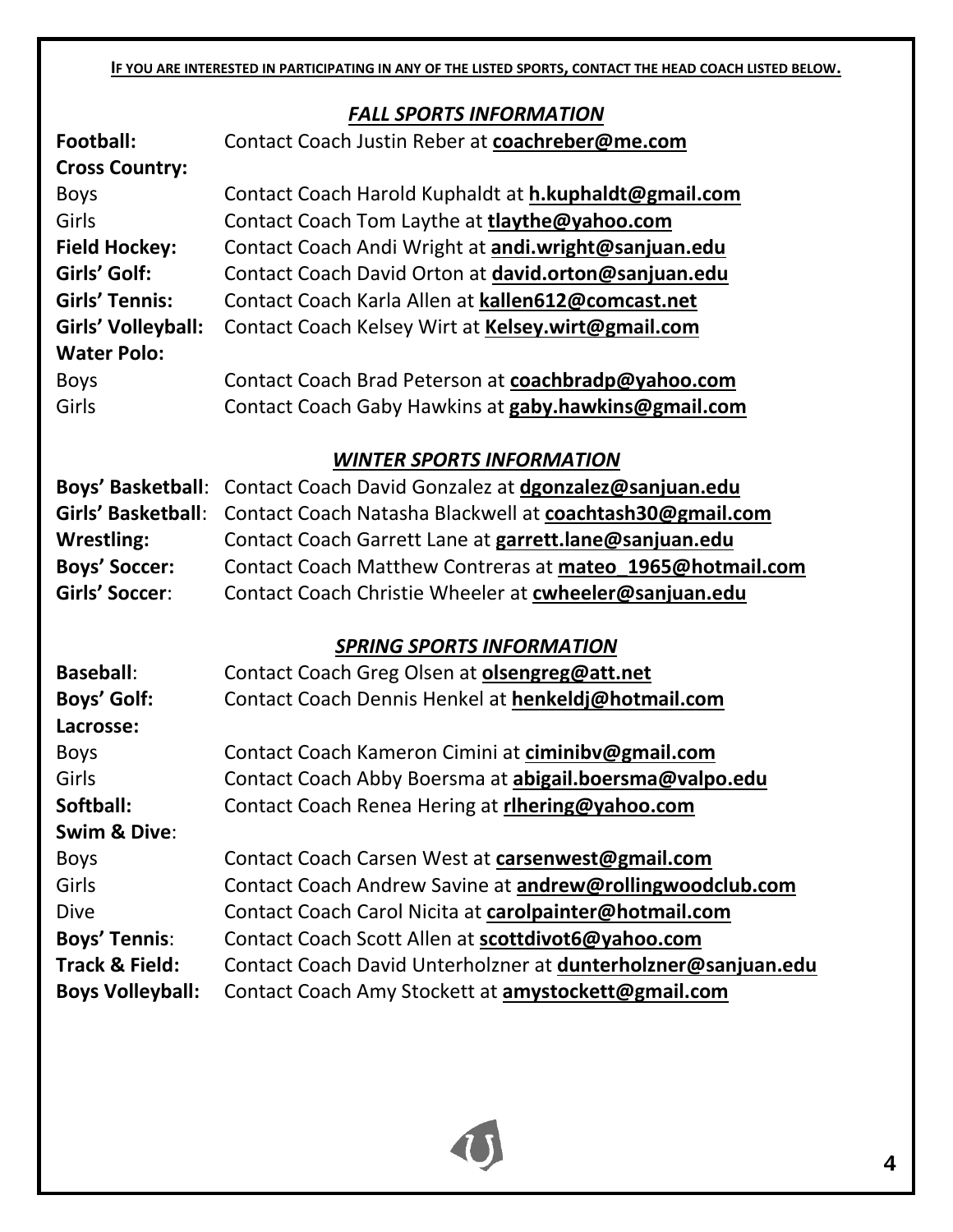### ATHLETIC POLICIES AND GUIDELINES

The Interscholastic Athletic Program is an integral part of the total educational program at Bella Vista High School. We would like to be certain that you are aware of the policies and regulations used as guidelines for participation in any sport sponsored by the school. **Please read the following policies/guidelines carefully, knowing that both the coaches and the administrators will refer to them in discussing questions pertaining to acceptable conduct of a Bella Vista student/athlete in the school's interscholastic athletic program.** We feel these guidelines will be helpful in reassuring that our programs will result in a rewarding experience for all participants.

#### **PRE-PARTICIPATION REQUIREMENTS**

Athletes must complete several steps before they can be cleared for athletic participation.

- 1. A physical examination and doctor's certification on the SJUSD Physical Exam document are required. Documents generated by your doctor will not be accepted. In order for the student to be accepted for athletics, the physical must be completed after June 1 prior to the school year in which the athlete plans to compete. You need only one physical annually regardless of the number of sports in which you participate.
- 2. Insurance coverage is required to cover possible accidents. You must have medical coverage (at least \$1,500). Coverage may be by parent's private insurance company or school accident insurance policy. If the coverage is by a private company, the **parents must state the name of the company and medical record number on the Consent Form**.
- 3. The parent and student, together, must complete the online athletic registration for each season of sport and upload or submit a hard copy of the physical form to the Athletics office. Registration can be completed at [https://sportsnethost.com/bellavista-parent](http://www.familyid.com/bella-vista-high-school%20after%20May%201) after May 1, 2018.
- 4. A student has the opportunity to participate/tryout for a team once all athletic policies and regulations have been submitted and the coach has received the verification clearance from the Athletic Director.

#### **ACADEMIC ELIGIBILITY REQUIREMENTS**

To encourage and promote academic excellence, all students participating in extracurricular activities shall demonstrate satisfactory minimum progress in meeting the requirements of graduation by undertaking the prescribed course of study and meeting the standards of proficiency established by the District. The requirement has two elements. To be eligible for participation, the student:

1. Must have earned an overall minimum **2.0** grade point average on a **4.0** grading scale during the preceding grading period; and

2. Must have passed five of six classes during the preceding grading period. Students taking only the minimum number of classes must pass all of their classes to be eligible.

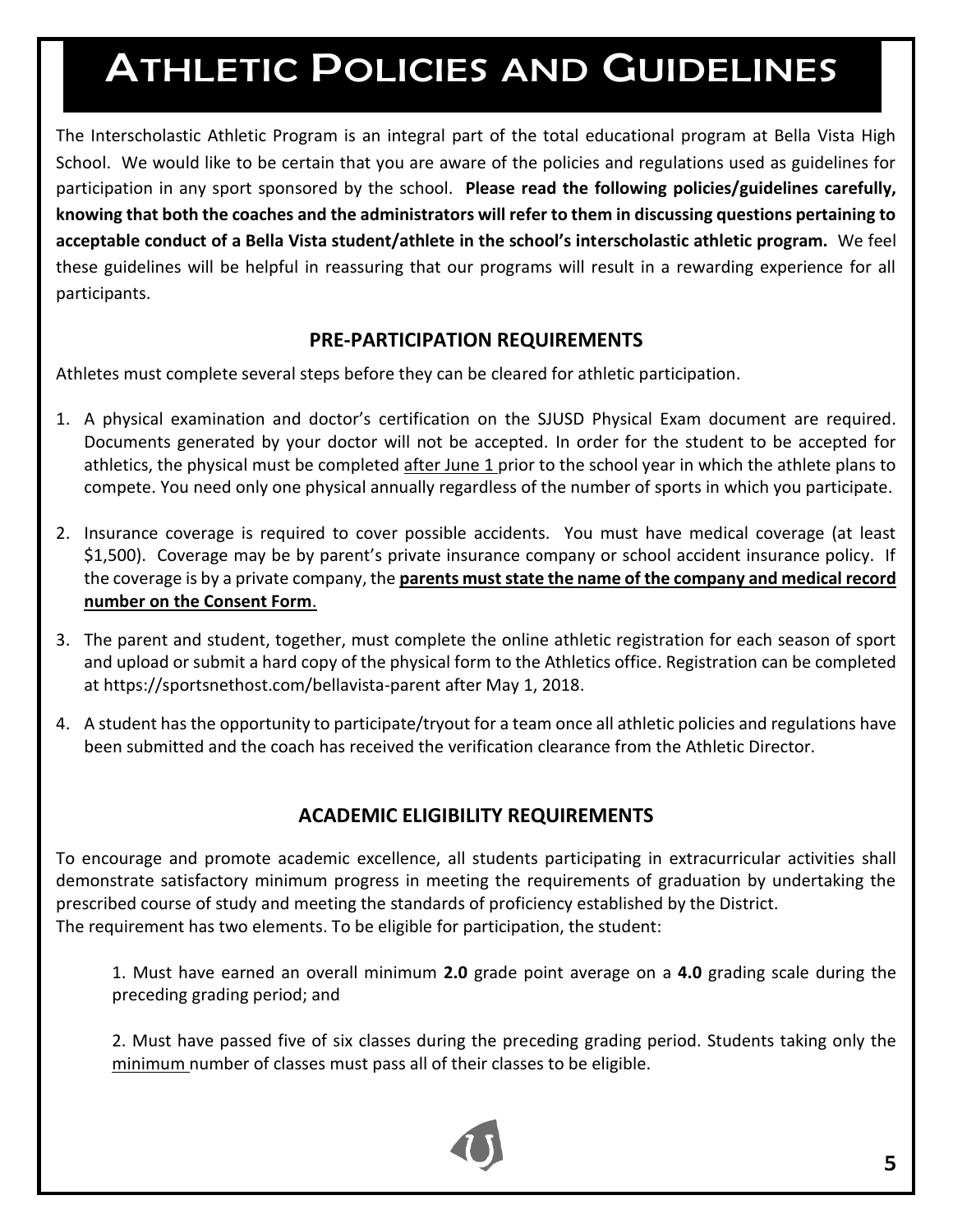According to the CIF, scholastic eligibility requires the student to pass the equivalent of at least 20 semester periods of work at the completion of the most recent grading period. **Weighted grades** are not used to calculate eligibility per the CIF Bylaws.

A grading period will constitute an eligibility period. The grade issued at the end of each grading period will be used to determine eligibility.

a. For purposes of determining eligibility, a grade of incomplete is computed as an "F" or failure until a letter grade is assigned. When the letter grade is determined, the student's grade point average is refigured. Generally, incompletes are only assigned when a student had a long-term illness or after unforeseeable and unpreventable absence from school that prevented the student from completing the assigned work during the grading period.

b. For eligibility purposes, once a letter grade is assigned, the grade may be changed only if the person assigning the grade determines that an error was made in computing the grade. If a student requests that a teacher reconsider a grade, the reconsideration must be based on work assigned, due, and completed prior to the end of the grading period. Work submitted or assigned after the end of the grading period may not be used to improve or diminish an assigned grade.

Schools declare at the beginning of the year the grading periods and eligibility declaration days that they will use. Eligibility will be declared after each school-wide grading period.

A student becomes eligible or ineligible for athletic participation only when declared so by the site Athletic Administrator or site Athletic Director.

The District will follow CIF guidelines and procedures related to the eligibility of continuation/independent study school students returning to a comprehensive high school. Please check with the school's Athletic Director or Administrator.

#### **PROBATION/INTERVENTION**

A student may be granted only one period of probation per school year, beginning with the first school wide (9th grade) grading period. The probation may be granted only if the student has met one of the two academic eligibility requirements. If the student is below both standards, he/she will not be granted probation. A probation period is the same length and duration as a grading period.

During a probation period the student is still considered "ineligible" but is granted an opportunity to still practice and compete under the guidelines and regulations established by the CIF. When a student is on probation they will report to intervention on days prescribed by the Athletic Director. Athletes will be required to complete three (3) hours per week of afterschool intervention. They may attend practice only after they have completed their daily intervention requirement. Intervention periods are during the time frame between grading periods.

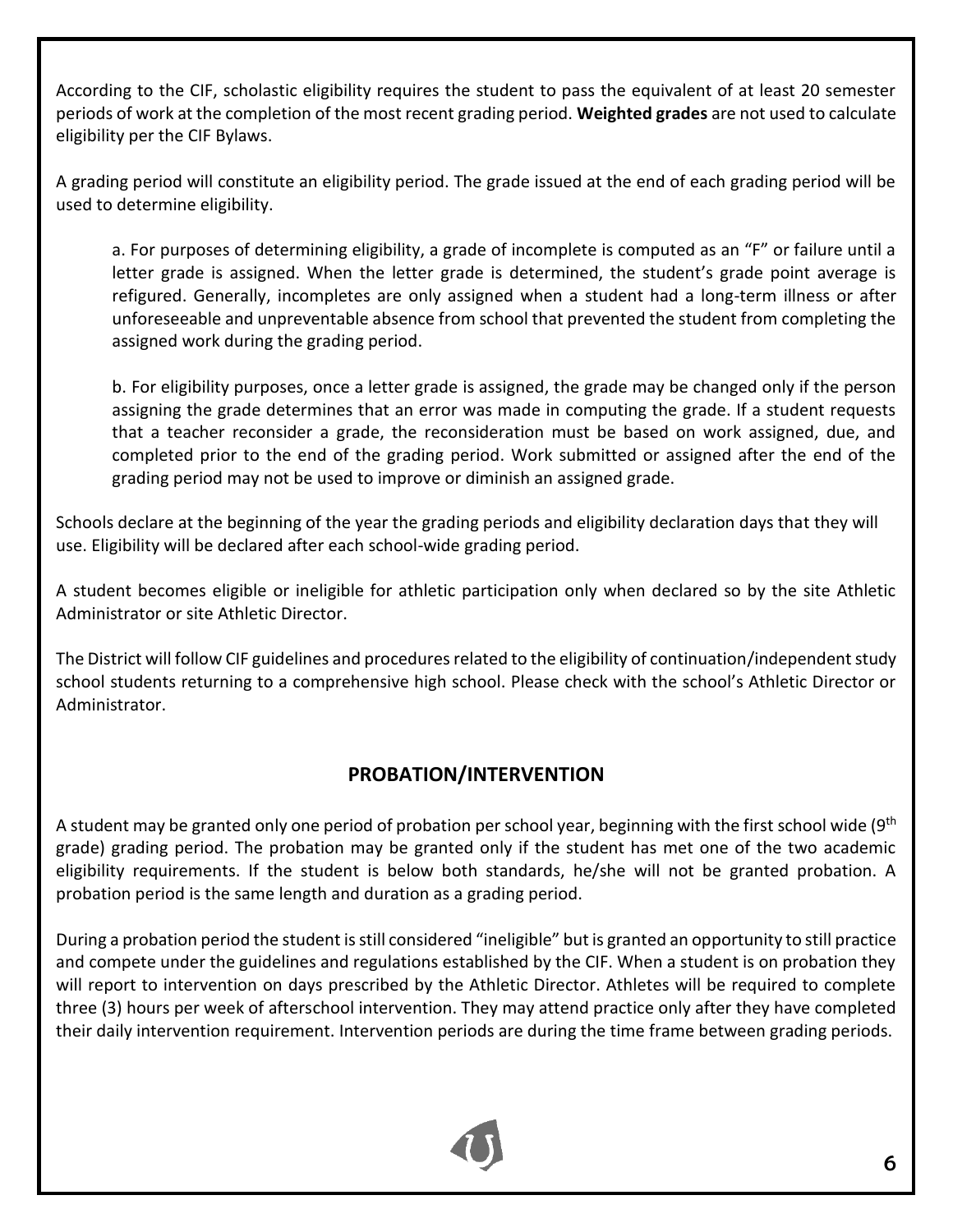When an athlete becomes eligible for probation they must automatically apply for and take a probation period. Athletes do not have the choice as to when they will take their probation. Any athlete who quits his/her sport during a probation period will be deemed to have used their probation period for that school year and will be ineligible to apply for probation for the remainder of the school year.

All athletes that are ineligible and do not qualify for probation will not be allowed to compete during the grading period in which they are declared ineligible. Non-probationary athletes must attend after school intervention in order to remain with and practice with the team.

The athletic administrator will ensure that transfer students are held to the same eligibility standards as students within this District and are consistent with CIF Bylaws. Transfer students will be granted one probationary period per school year.

**NOTE: AT TIME OF PRINTING THE GOVERNING BOARD IS CONSIDERING ELIMINATING THIS PROVISION. IN THE EVENT THAT THIS PROVISION IS ELIMINATED; STUDENTS WILL NOT BE CONSIDERED FOR PROBATION OR INTERVENTION AND WILL REMAIN INELIGIBLE THROUGHOUT THE GRADING PERIOD IN WHICH THEY WERE DETERMINED INELIGIBLE.** 

#### **RESIDENTIAL ELIGIBILITY**

A student has residential eligibility upon initial enrollment in the ninth grade of any California Interscholastic Federation high school. A student retains residential eligibility if continuously enrolled in the CIF member high school of initial enrollment, transfers prior to the first day of the sophomore year or changes schools with a valid change in residence as defined in CIF Bylaws. Any ninth grade student who is transferring for a second time, or any tenth, eleventh or twelfth grade student, who transfers without a valid change of residence, will have limited eligibility for one year from the date of transfer. Any evidence of undue influence (recruiting), academic ineligibility at a previous school or disciplinary reasons for a transfer will impact eligibility at the new school.

The only exceptions to this rule will require documentation of a hardship which is defined as an "unforeseeable, unavoidable and uncorrectable act, condition or event which causes the imposition of a

severe and non-athletic burden upon the student/family." The section and state CIF will review the documentation for a waiver of this rule.

A transfer student shall contact the athletic director or administrator in charge of athletics to determine his/her eligibility status and to complete any necessary forms. No athlete shall participate in competition until all forms have cleared.

Any student whose address has been falsified to achieve residential eligibility will be ineligible in all interscholastic athletic competition for a period of one year from the date the infraction is verified.

If a student and his/her parents move out of the attendance area but the student remains at the school, the student will maintain eligible but should immediately report his/her change of residence to the Attendance Office.

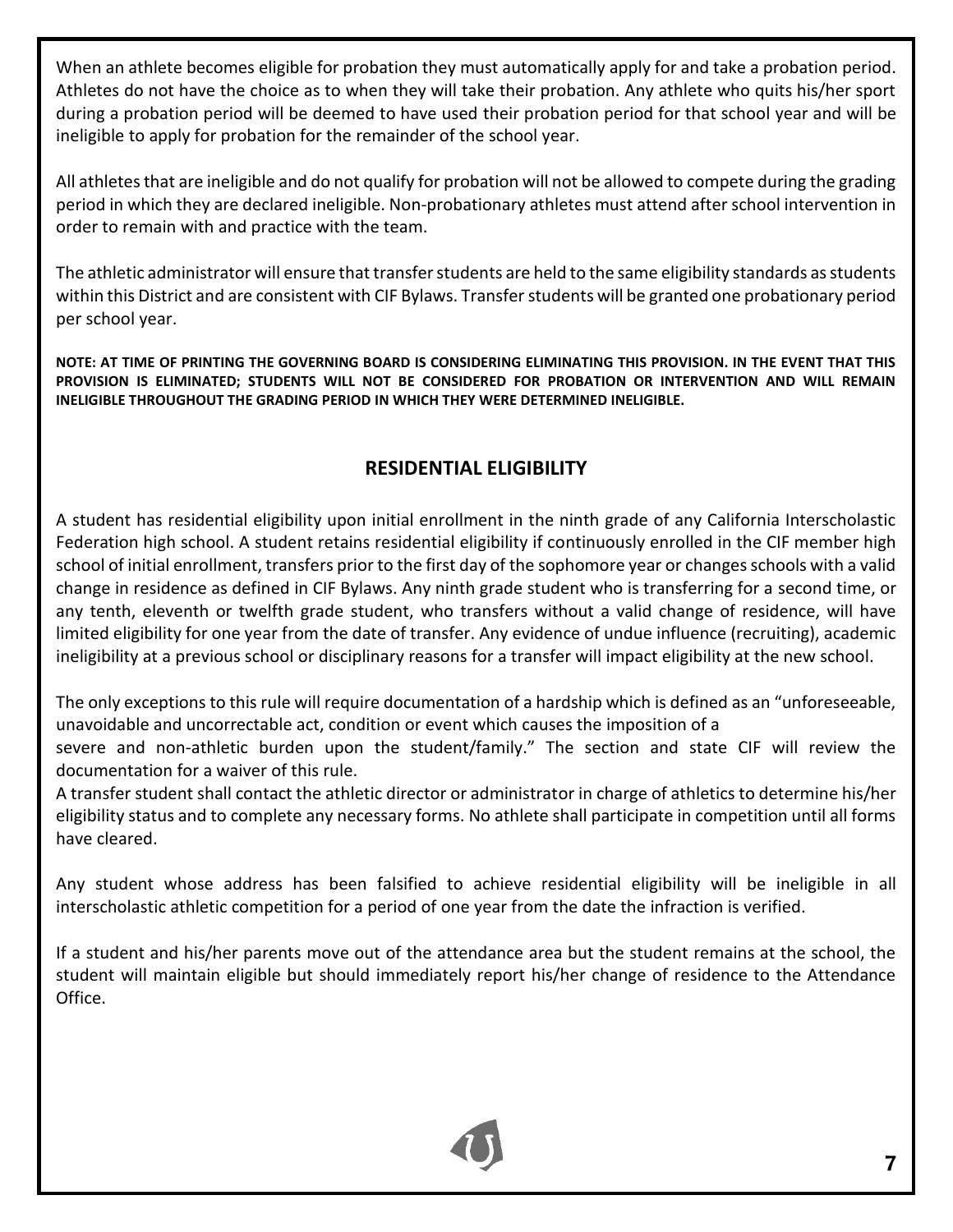#### **OUTSIDE COMPETITION**

A student on a high school team becomes ineligible if the student competes in a contest on an "outside" team, in the same sport, during the student's high school season of sport.

Any student, who competes on a school team after an infraction of the above rule, becomes immediately ineligible for the number of contests equal to twice the number of contests of outside competition in which the student participated. Games, in which the student participated, after the infraction of the rule, shall be forfeited.

It is permissible for a high school team member to participate in a spontaneous recreational activity or game in which sides or teams are chosen without regard to players representing any group or organization. Such participation would not cause loss of eligibility.

Any athlete qualifying for an Olympic Development Program is required to contact the Athletic Administrator at least 30 days prior to participation**.** 

Each CIF section may grant approval, upon individual petition, for a gifted athlete to travel to a foreign country to participate in international competition sanctioned by the governing body for that sport in the United States.

Any athlete who has any questions about eligibility, or who is considering outside competition, should contact the administrator in charge of athletics before entering into any competition.

#### **GENERAL CONDUCT**

#### **SPORTSMANSHIP**

Interscholastic athletic competition should demonstrate high standards of ethics and sportsmanship and promote the development of good character, teamwork and other important life skills. The highest potential of sports is achieved when participants are committed to "Pursuing Victory with Honor" according to six core principles: trustworthiness, respect, responsibility, fairness, caring, and good citizenship. This code applies to all student-athletes in California and has been adopted as the operating beliefs and principles of the California Interscholastic Federation (CIF). From these six core principles, a set of specific rules has been established by each respective coach.

An additional aspect of good sportsmanship includes respect for all people and institutions associated with athletic competition. Athletes will be required to exhibit respect to officials, coaches, staff, fans, and opponents.

Athletes must understand that compliance with the standards of good sportsmanship is required regardless of the particular situation. Athletes or coaches who are ejected from an athletic competition will be disqualified from participating in the remainder of the game and from attending the next athletic contest.

Athletes should demonstrate sportsmanship and ethical behavior whether experiencing success or failure, victory or defeat.

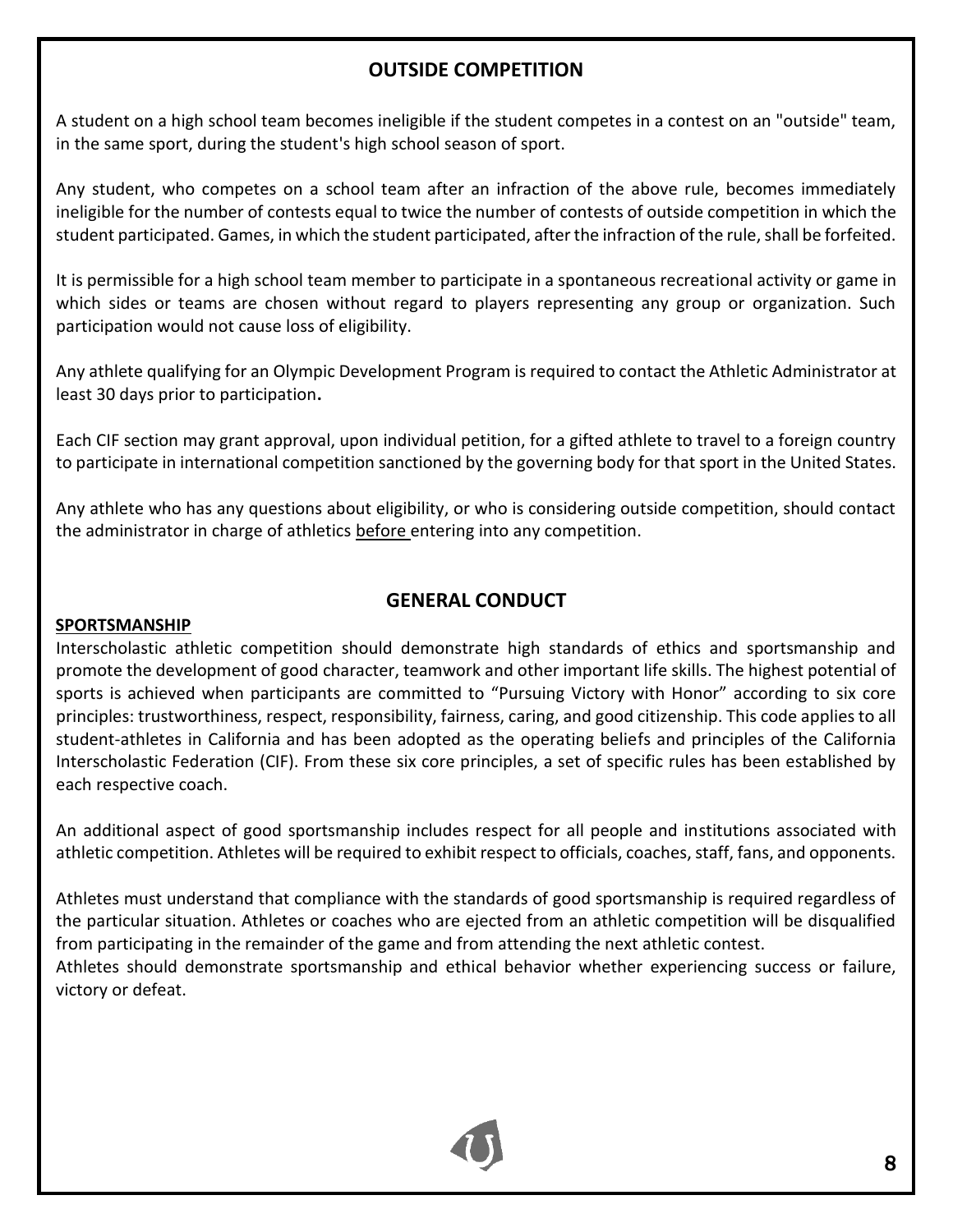#### **HAZING**

A pupil may be suspended from school, removed from a team, or recommended for expulsion if that pupil has committed an act of, engaged in, or attempted to engage in, hazing. "Hazing includes any method of initiation or pre-initiation into a student organization or student body or any pastime or amusement engaged in with respect to these organizations which causes, or is likely to cause, bodily danger, physical harm, or personal degradation or disgrace resulting in physical or mental harm, to any pupil or other person attending any school."

#### **SCHOOL ATTENDANCE**

Coaches recognize the importance of school attendance and expect athletes to establish good attendance patterns.

1. Students must attend at least four classes during the school day in order to participate in either practice or competition on that day. A student cannot be absent on the day of a game unless he/she previously clears with his/her principal or athletic director. Doctor or dental appointments will be accepted with a verification note. If there is any doubt, the athlete should clear with the Principal or Athletic Director prior to competition. An athlete who violates this requirement will be suspended at least one game.

2. If a contest is held on a non-school day, the student must attend at least four classes on the school day prior to the contest.

3. Students failing to comply with the district attendance policy will be referred to their coach for discipline.

#### **PRACTICE ATTENDANCE**

Students who participate in athletics make a commitment to a team and are expected to maintain good practice attendance.

1. Students are expected to attend all practices and contests, unless they are absent from school due to illness or the coach excuses them. Students are expected to communicate directly with the coach when they cannot attend a practice.

2. Unexcused absences from practice, or failure to maintain good attendance, may be cause for removal from a team.

3. Coaches may adopt individual rules for practice and contest attendance.

#### **TRAINING RULES**

The coaches support healthy behaviors by all athletes at all times. Athletes will be held responsible for all training rules while on school grounds, while going to or coming from school, or at a school-sponsored activity, during the officially recognized CIF "season of sport" as defined by CIF Bylaw 511, Section B. Athletes will also be held accountable for any off campus violation of training rules.

Students should understand that the coaches in the San Juan Unified School District believe that the use of tobacco, alcohol, and drugs is not acceptable and will not be tolerated for high school athletes. The coaches believe that high school students should be aware of the negative effects of tobacco, alcohol, and drugs and any use of steroids or performance-enhancing substances.

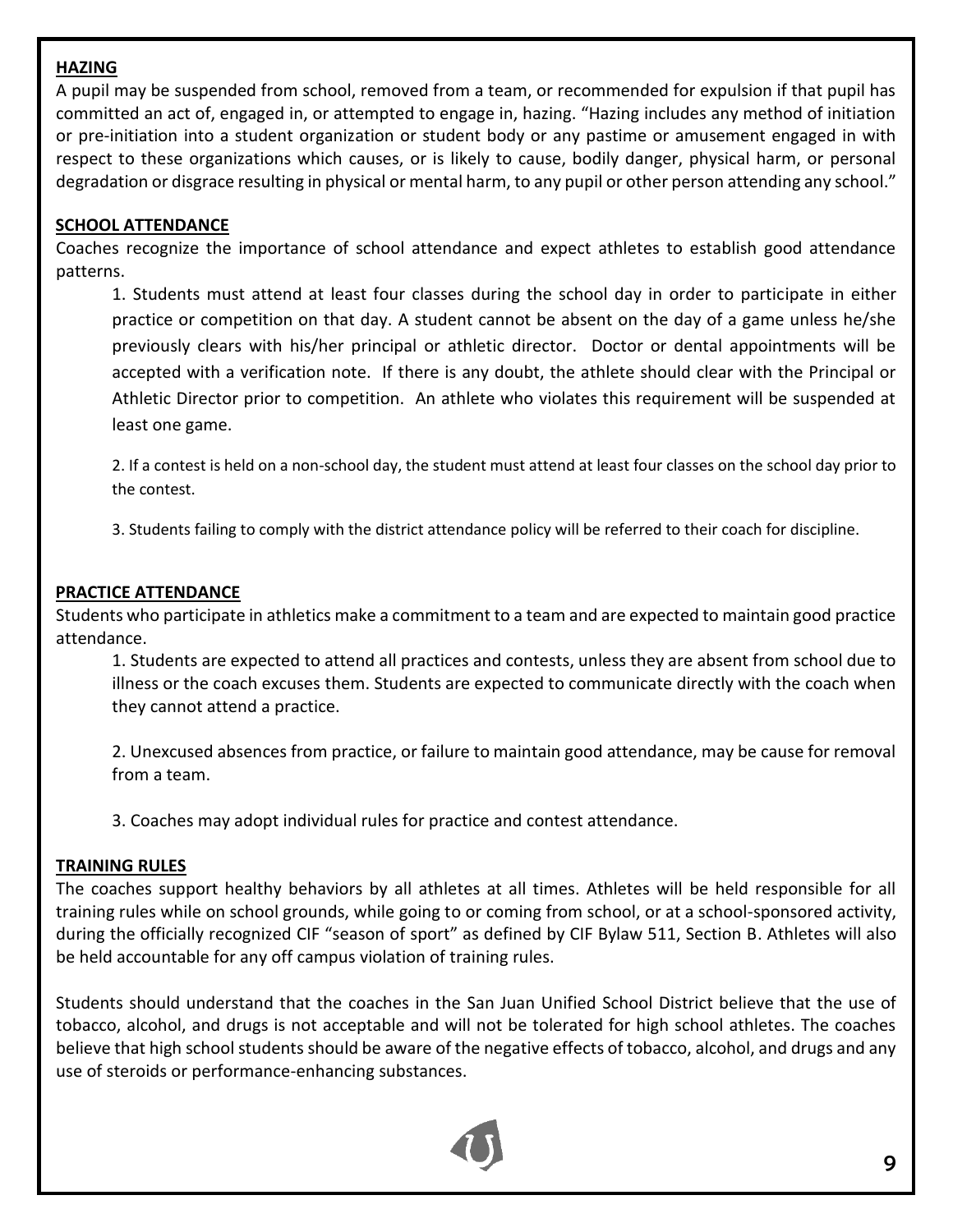- 1. Any student who uses or possesses drugs, alcohol, tobacco or drug paraphernalia (this includes any form of vape pen) shall be removed from the team. Students who refer themselves to a staff member for help for substance abuse WILL NOT be subject to ANY discipline penalties unless they are apprehended breaking the rules.
- 2. The District and its coaches prohibit the use of androgenic/anabolic steroids, synephrine, or any performance-enhancing dietary supplement without a written prescription from a licensed health care practitioner to treat a medical condition.
- 3. A second offense within 365 days, involving drugs, alcohol, tobacco or drug paraphernalia (including any form of vape pen) will cause the student to be ineligible for athletic participation for one calendar year from the date of the infraction. The student may not continue practice or participate with a team during the period of ineligibility.
- 4. Any suspension from school will result in a suspension from participation, attendance, and competition with the team beginning the first day of suspension through the last day of suspension.

#### *SOCIAL PROBATION*:

A student placed on social probation will be prohibited from attending or participating in any nonmandatory school function, activity or event. Non-mandatory school functions, activities or events include, but are not limited to participation on athletic teams including practices, dances/proms, athletic events, drama and musical productions, student club activities, and activities related to graduation, including the graduation ceremony. Social probation begins the first day of suspension. **Violation of social probation will extend the extracurricular prohibition for an additional time period**.

- 1. If a player quits an athletic team or is removed from the team for disciplinary reasons, he/she will not be allowed to tryout for another sport until the current team season is officially over.
- 2. If social probation is imposed prior to the start of a sports season tryout then the student/athlete will only be able to tryout once the social probation has ended but only up until the start of sanctioned league competition.
- 3. Forgery or falsification of any information on any form required to participate in athletics will result in the athlete being suspended from all athletic teams and participation for ONE YEAR from the date of the infraction.

#### **TEAM MEMBER RESPONSIBILITIES**

- 1. Be on time for games and practices. Coaches will take necessary action to see that this rule is enforced. Repeated violations may result in the player being dropped from the team.
- 2. Athletes appearance shall be presentable and in conformity with CIF guidelines. The head coach of each sport will determine special guidelines. All violations shall be referred to the head coach of that sport and to the athletic directors

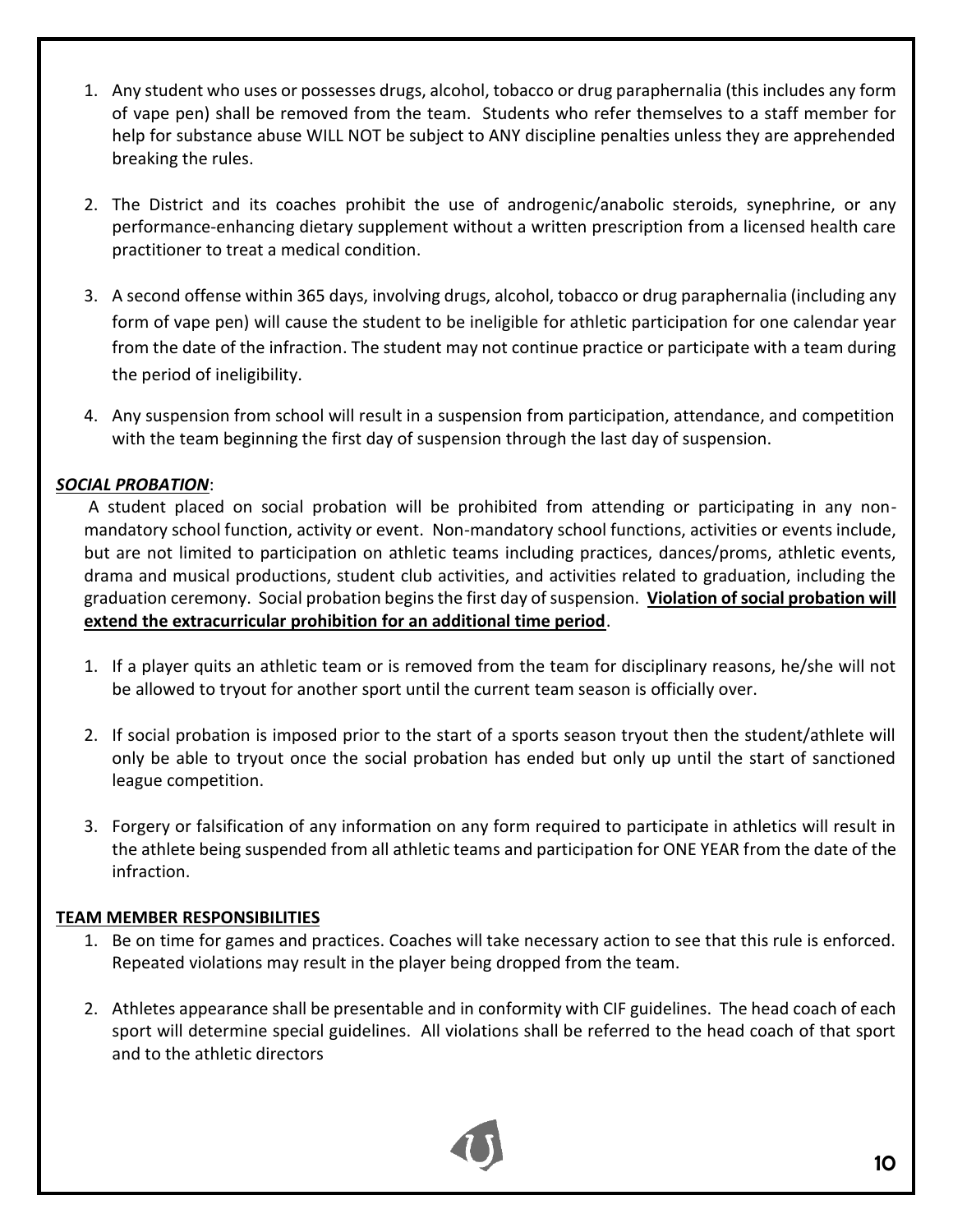- 3. There will be absolutely no cutting of practice. If you are at school during the day and then must be absent from practice for some good reason, you must report personally to the coach and check out. You owe this to your coach, who is organizing the practice for your benefit, and other team members, who are depending on you. If this personal report is not made in advance, the absence will be considered a cut of practice. Coaches will have the discretion of determining the number of cuts allowed before considering the dismissal of a player from the team. Be a loyal team member.
- 4. During the season, players are responsible for equipment checked out to them. They must keep it clean and accounted for at all times. At the end of the season, players are responsible for checking in all equipment clean and neat the day after the season ends. All team members are financially responsible for all issued athletic equipment. An athlete will not be allowed to practice or participate in any other sport until all equipment has been returned or accounted for from the previous team. Replacement costs rather than volume cost will be charged for non-returned equipment.
- 5. Remember that a player is never more important than a team and will be removed from said team if she/he does not live up to her/his obligations to the team, coaches, and school. If the coach does not take action, the Athletic Director, Principal, or Vice Principal may do so. The following are general points to remember:
	- a. Remember that you represent Bella Vista High School. Swearing will not be tolerated.
	- b. You are responsible for proper conduct in the locker room at all times. This includes pre-game, halftime, and after game use.
	- c. Respect other people's property. When you borrow school equipment to use, return it when you are finished. Also, make certain all equipment is put away after practice. Stay off the gym floor with street shoes of all types and always keep out of other player's lockers.

#### **LETTERMAN QUALIFICATIONS**

One of the benefits of participating in athletics is being awarded a block letter. However, this award is a privilege and NOT an entitlement.

- 1. The Bella Vista Athletic Department has established the following criteria to qualify for a block letter award.
	- a. You must be an active participant with the team by regularly attending practices and contests.
	- b. If you fail to complete the season through quitting, disciplinary, or academic reasons, you will not receive a block letter award or certificate of participation.
	- c. Coaches may establish stricter criteria for earning an award. Please consult with the coach.
- 2. You only receive a block letter for lettering in a varsity sport. Frosh and JV sports do not qualify for a block letter award.
- 3. All participants will receive a Certificate of Participation for successful participation and completion of a season with an athletic team regardless of level.

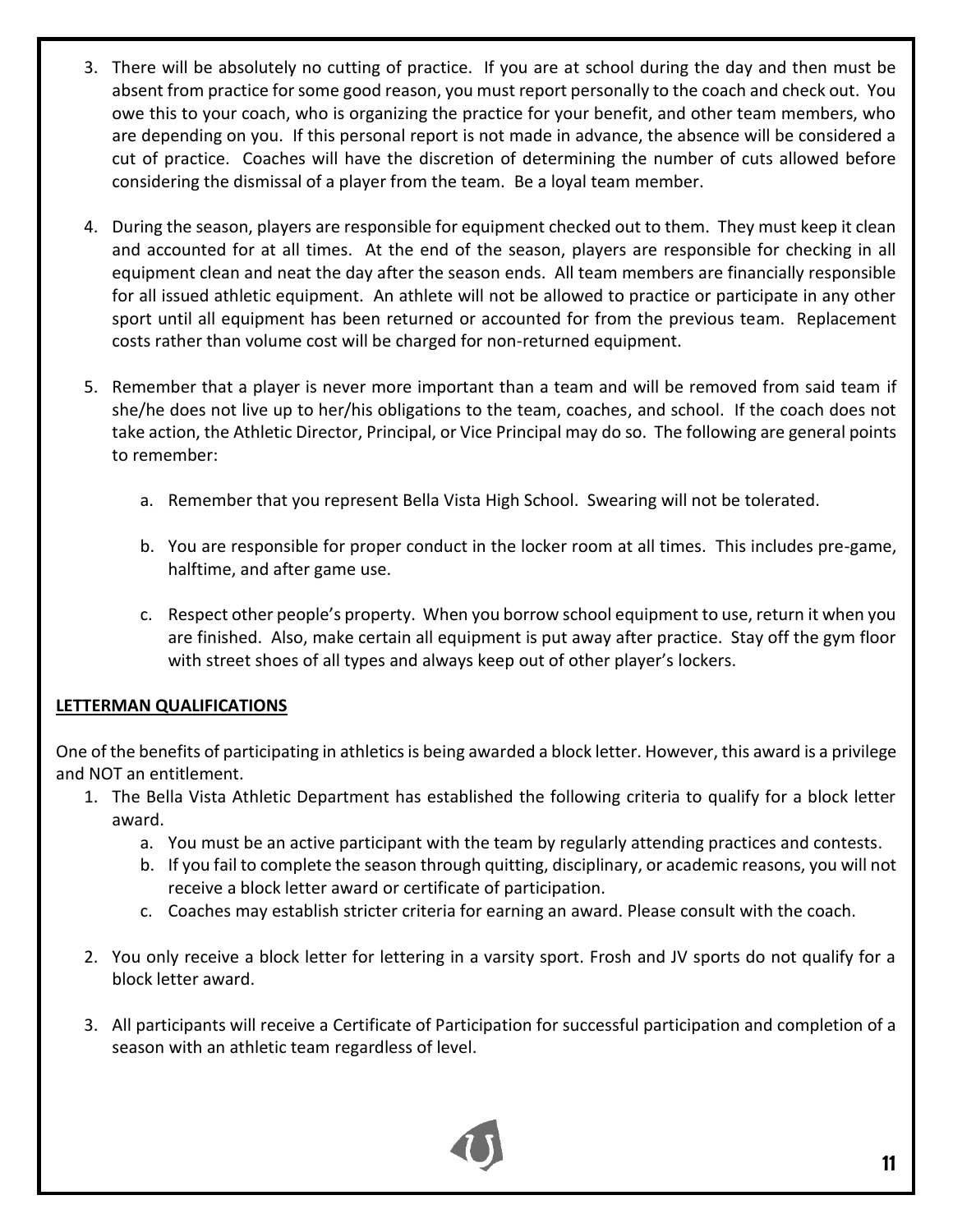- 4. Athletes only earn one block letter. Lettering in additional sports and years in a varsity sport earns that athlete a sport patch (boys) or sport pin (girls) to indicate that they have lettered in that sport.
- 5. Any athlete that is academically ineligible for any part of a sport season will be ineligible to letter in that sport for that season.

#### **SCHOLAR ATHLETE**

- 1. Athletes who are members of a CVC recognized Varsity Team are eligible for the award.
- 2. Freshmen are not eligible as the athlete must have at least one year of grades, beginning with the ninth grade.
- 3. Athletes must have a cumulative 3.50 (or above) unweighted grade point average as well as a current 3.5 (or above) unweighted GPA. The cumulative GPA is based on cumulative grades of Semesters (or Trimesters) from ninth grade onward. Athletes must finish the season with these minimum requirements.
- 4. Athletes are awarded a Scholar-Athlete patch for each sport season for which they qualify.

#### **PARENTAL RESPONSIBILITIES**

Parents are expected to set an example of exemplary behavior and character for their child who is participating in athletics. Your child only gets four years to participate in athletics, please don't try to live vicariously through your child. Let them grow and become their own young man and woman. There are some standing rules/guidelines that parents should follow as well as using good common sense when dealing with coaches, other parents, and athletes.

- 1. Athletic contests can sometimes create an emotionally charged atmosphere. It is never wise to confront a coach after a contest. If you have something you would like to talk to the coach about, wait at least 24 hours after a contest to approach them.
- 2. Many of the issues you may want to talk about should be handled by the student athlete. Part of the growing and learning process is to allow them to take responsibility for themselves. Stand back and let them do so. They are on the verge of becoming young adults; they do not always need a parent to hold their hands.
- 3. Some standing rules in this athletic program:
	- a. **NEVER** question the coach on playing time
	- b. **NEVER** question play calling
	- c. **NEVER** question strategy
	- d. **NEVER** interfere with a practice: STAY OFF THE PRACTICE FIELDS.

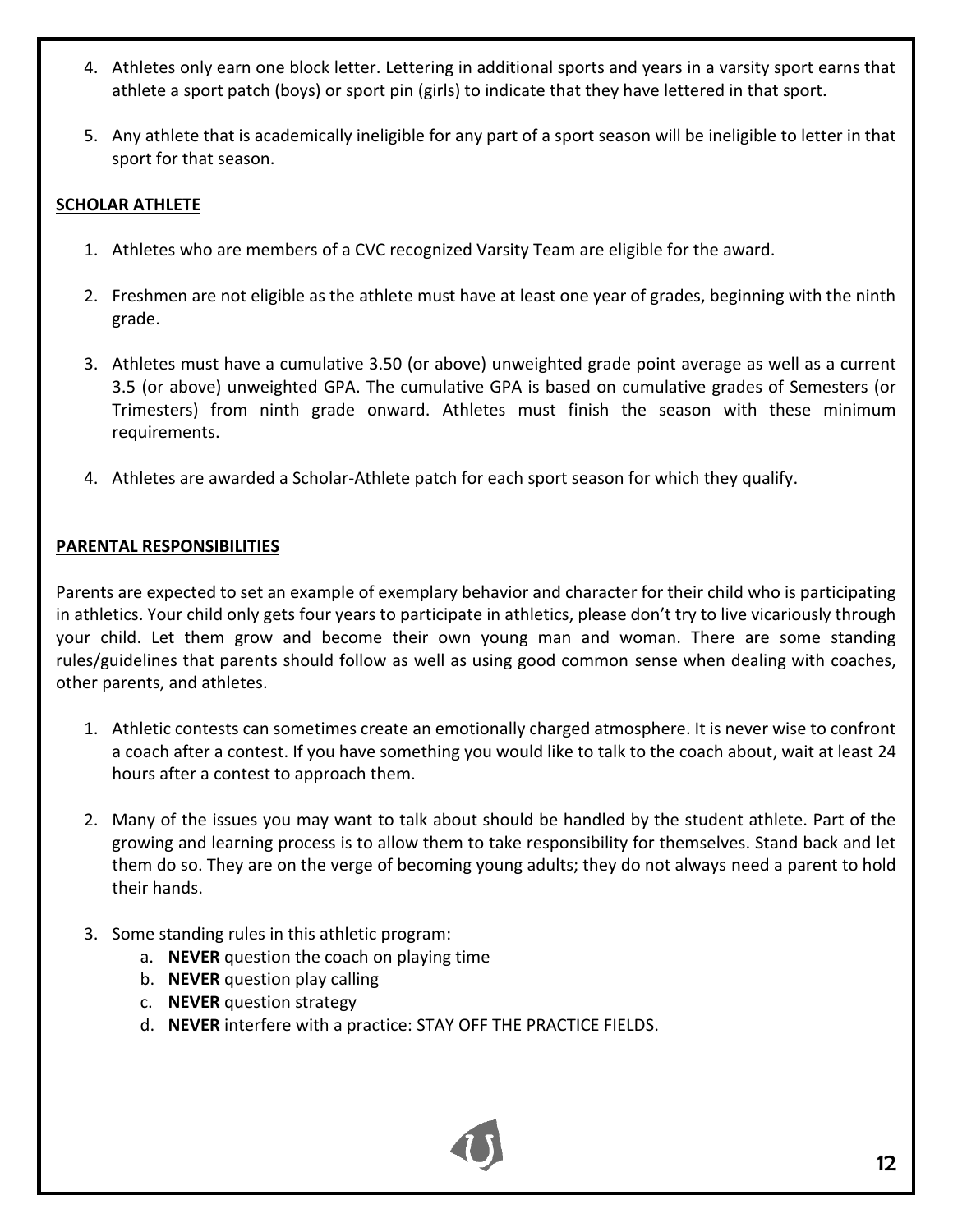- 4. If you have some other issue or conflict with the coach, make arrangements to meet them and discuss the issue. If this does not work contact the Athletic Director. If the Athletic Director cannot help you then the Athletic Director will refer the issue to an administrator.
- 5. Proper spectator behavior at athletic contests is crucial. Berating coaches, officials, fans, or athletes is unacceptable behavior. The athletes are out there doing their best and are here to have fun and enjoy the high school athletic experience. Nothing takes away more from that experience than an angry fan. Profanity and abuse at athletic contests will not be tolerated.
	- a. 1<sup>st</sup> offense will be a warning for the behavior unless a physical altercation takes place; in which the proper law enforcement authorities will be summoned.
	- b. 2<sup>nd</sup> and/or subsequent infractions of improper behavior may result in a letter of barment from the principal to attend school events, activities, and athletic contests. Such a letter has the force of law.
- 6. If you suspect that a coach is verbally or physically abusing your child then please report the behavior to the administration immediately.
- 7. Encourage your child to participate in as many sports as possible. Don't put all your eggs in one basket in hope for college scholarships. Colleges routinely recruit athletes that have a wide variety of interests and skills.

#### **APPEALS OF ATHLETIC HANDBOOK RULES**

Students may appeal the application of the rules in the Athletic Handbook to an Athletic Appeal Board. An appeal requires that the student and parent(s) or legal guardian(s) submit a written request identifying the specific rule and consequence they wish to appeal and the grounds for requesting the review. Rules established by the California Interscholastic Federation may be appealed only to the CIF Sac-Joaquin Section.

- 1. The Athletic Council will consist of an Administrator, the Athletic Director, and three coaches not involved in the disagreement.
- 2. The appeal will be held within five school days of the receipt of the written request for appeal from the student and parent.
- 3. The Athletic Council may uphold or modify the consequences for the violation as outlined in the handbook. The Athletic Council does not determine or review the facts of a school discipline incident but may modify the athletic consequences for the incident based on the intent and spirit of the handbook.